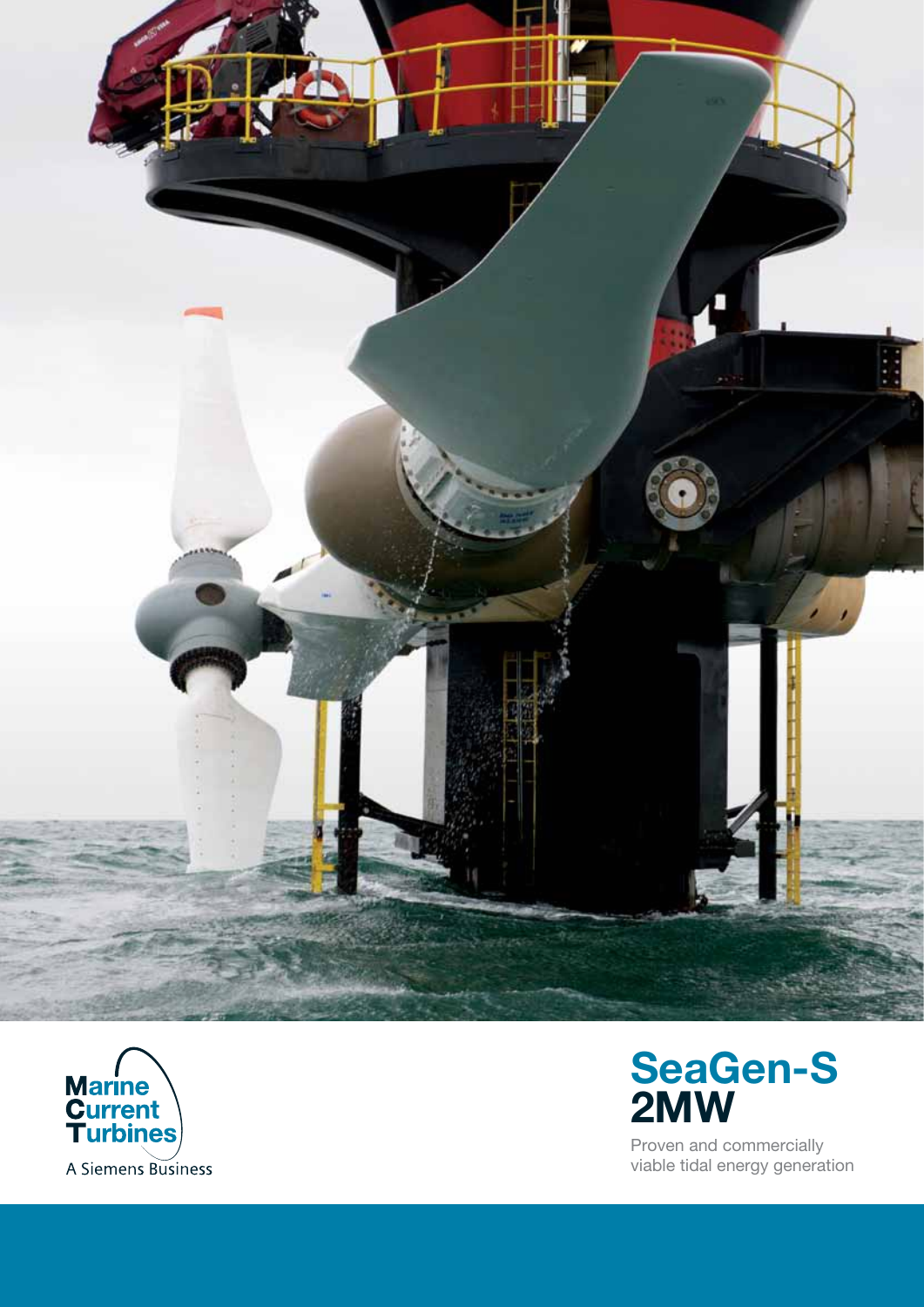

# The SeaGen Advantage

The generation of electricity from tidal flows requires robust, proven, available, and cost effective technology. SeaGen-S 2MW is the most advanced, field proven tidal generation system available. As the pioneer and first mover in tidal the energy sector, MCT have developed and patented key features, that deliver commercially viable electricity generation.

These system features have been field-proven since installation in 2008, of the commercial scale, SeaGen - S 1.2 MW grid connected system. By 2012, SeaGen - S had delivered ten times the amount of electricity to the grid than all other tidal devices combined.

Following MCT's acquisition by Siemens, SeaGen-S 2MW is being developed and tested to the highest production standards, benefitting from Siemens world class, delivery of renewable energy technology to global utilities. SeaGen-S 2MW is designed around the principles of; Cost-Effectiveness, Availability, Proven Engineering and Environmental Responsibility.

# Cost-Effectiveness

Each SeaGen-S 2MW device consists of twin 1MW powertrains, delivering 2MW of grid conditioned electricity to the substation. This configuration reduces the cost per MW by minimising cabling and associated distribution infrastructure. The pitch-controlled blades and high efficiency powertrains, extract the maximum energy from the available tidal resource.

In addition to producing zero-carbon electricity, MCT is committed to ensuring minimal impact on the environment from installation and operation in sensitive coastal waters. An independent environmental monitoring programme was commissioned to study the installation and first three years of operation of SeaGen 1.2 MW. In 2012 the studies concluded that, with the mitigation in place, there had been "no significant environmental impact".

# Availability

Building upon 1000's of generating hours from SeaGen –S 1.2MW, SeaGen-S 2MW has matured its engineering for greater reliability. With its unique raising mechanism allowing low cost and rapid access to the powertrains, and power conditioning and control systems in its tower, SeaGen-S provides unparalleled maintainability and unbeatable availability.

# Proven Engineering

With 3GWh generated by 2012 and the system continuing in 24-7 operation, SeaGen-S has proven its' engineering way beyond any competing device. Not only is the concept fully demonstrated, but the detailed engineering design including longer-term fatigue characteristics are now proven.

## Environmental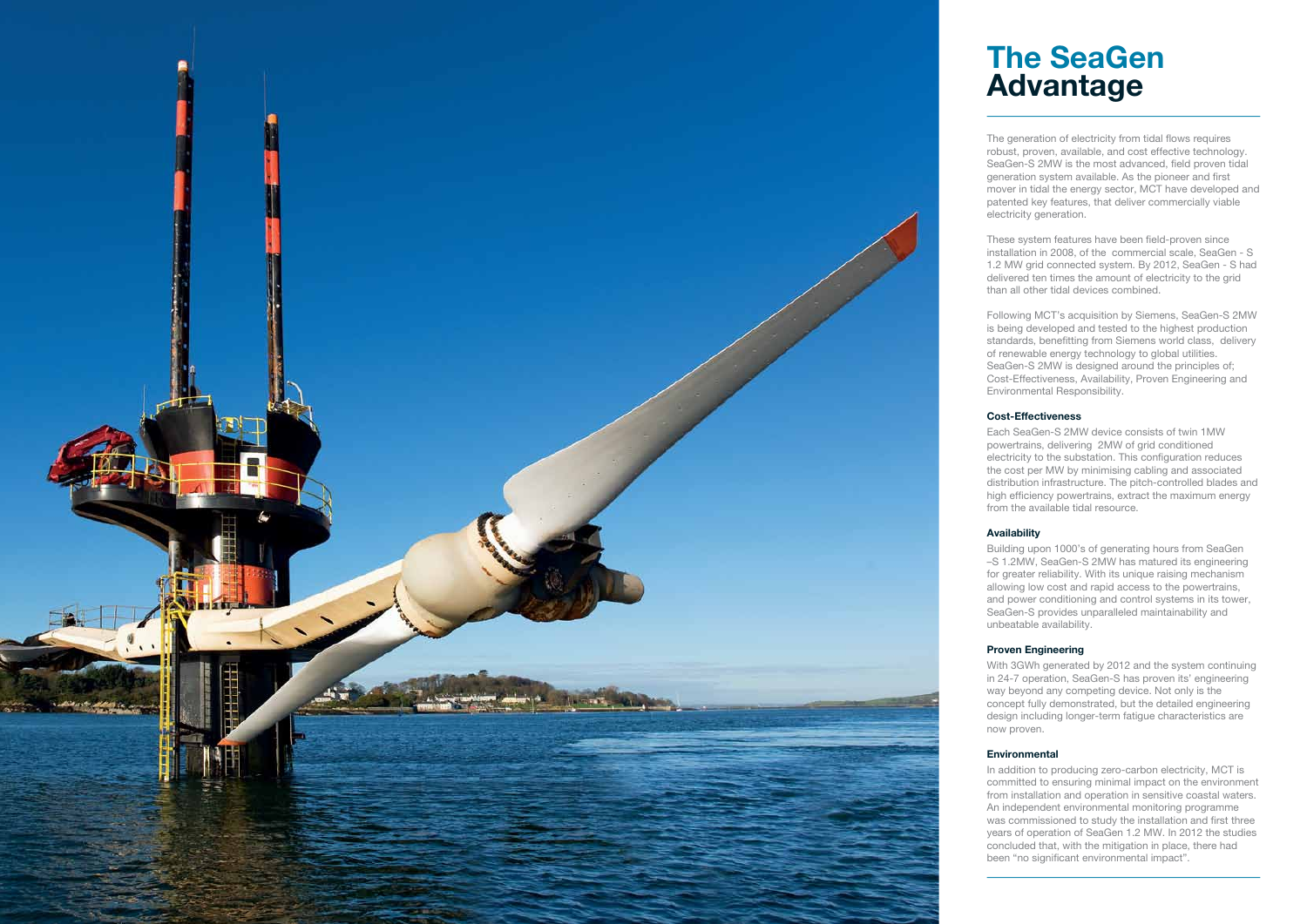# **Technical Description**



## SeaGen-S 2MW

The SeaGen-S 2MW tidal generation system evolves the highly successful 1.2MW SeaGen S device that has been operational in Strangford Lough since 2008. With the insight and experience gained from this project, MCT has been able to optimise the system design to deliver 2MW with greater availability and at lower cost.

#### Rotor

The SeaGen S tidal turbine incorporates twin horizontal axis rotors. The rotors utilise an active blade pitching system which limit structural forces during high flow conditions. This allows the use of blades that are highly efficient over the full range of tidal velocities, from initial cut-in through to rated flow. Energy capture is further enhanced by variable speed operation which allows the turbine to operate at its optimum tip speed ratio (all the way up to up to rated power) and also minimises the dynamic loads on the transmission system. In summary, the variable speed and active pitch features allow efficient energy capture over the full range of tidal velocities and minimise structural loading, weight and cost.

#### Blades

The highly efficient rotor blades are constructed from composite materials and are the most advanced and tested blade technology used in tidal generation. The 2MW design blades are being verified by static and dynamic testing, building upon 25,000+ blade operating hours gained during the 1.2MW SeaGen and SeaFlow projects .

## Rotor hub

The rotor hub houses the blade pitch actuators, slew bearings and automatic greasing system in a compact and easily maintainable configuration.



#### Blade pitch system

The blade pitch arrangement is used to optimize and regulate power output throughout the operating range. The blades can be feathered to minimize hydrodynamic loads during extreme wave or tidal conditions.

#### Main shaft and bearing

The main shaft is forged in alloy steel and is hollow for the transfer of power and signals to the blade pitching system via slip rings.

#### Gearbox

The efficient and lightweight planetary gearbox allows a very compact and light power train to be realised. This simplifies maintenance operations and support logistics as well as reducing overall structural weight and cost.

The intermediary and high speed stages are normal helical stages arranged with an offset of the high-speed shaft, allowing the passage of power and control cables to the pitch systems. The gearbox is equipped with large capacity filtering systems that ensure optimum operating conditions and up to 12 months of operation between filter changes. The gearbox is fully sealed and is cooled by the tidal flow.

#### Generator

In addition to the Web SCADA system, the turbine is equipped with a web-based Turbine Condition Monitoring (TCM) system. The TCM system carries out precise, continuous, real time, condition diagnostics on main turbine components. The TCM system has various alarm levels, from informative through alerting level to turbine shutdown.

The generator is a fully-enclosed asynchronous machine with squirrel-cage rotor, which does not require slip rings and is very robust. In addition to variable speed operation, the use of frequency converters enables the generator to achieve high part-load efficiency, allowing the turbine to achieve high system efficiency across the range of tidal flow velocities. The generator is cooled naturally by the water flow.

#### Mechanical brake

The system incorporates a hydraulically realised brake which serves as a parking brake for crossbeam lifting and maintenance operations, and is also used to ensure safe shut-down under some theoretical fault conditions.

## **Controller**

The turbine utilises a standard wind turbine control system provided by a leading supplier. The controller is compatible with turbine safety requirements, is selfdiagnosing and includes a keyboard and display for easy status readout and adjustment of settings. The system allows; remote interrogation, the reset of turbine alarms and provides comprehensive data logging functionality.

#### Power conversion

The power conversion system allows the rotor to operate at optimal speed over the range of tidal velocities (from initial cut-in to rated power) whilst supplying grid compatible electrical power at a frequency and voltage to match the local distribution network. The power conversion system is a modular arrangement for easy maintenance.

The frequency converter output is interfaced to the grid via an onboard transformer, protection switch and standard grid protection relay. Each SeaGen device is a self-contained power station, requiring minimal onshore infrastructure and permitting multiple machines to use a common subsea cable.

#### Grid compliance

The SeaGen system complies with current grid code requirements and due to the use of modern frequency converters, can be adapted to meet emerging standards and network requirements associated with tidal arrays.



# **Operation**

The tidal turbine operates automatically, self-starting when the tide reaches an average speed of about 1 m/s. During operation below rated power, the pitch angle and rotor speed are adjusted to maximize the hydrodynamic efficiency. Rated power is reached at a tidal speed of about 2.5 m/s. At higher tidal speeds the output is regulated at rated power and rated rotational speed.

# Remote control

The tidal turbine is equipped with a web based SCADA system. This system offers; remote control, a variety of status views and useful reports from a standard internet web browser. The status views present; electrical, mechanical, meteorological and tidal data, as well as operation, fault and grid status.

# Turbine Condition Monitoring

## Support Structure

The twin 1MW tidal turbine drive trains are mounted at each end of a crossbeam which in turn is supported by a surface piercing tubular steel tower. The cross beam can be raised, as required above the sea surface to maintain the drive trains, avoiding the cost and delay associated with expensive marine vessels. MCT can provide support to array developers to design foundations to meet local site conditions.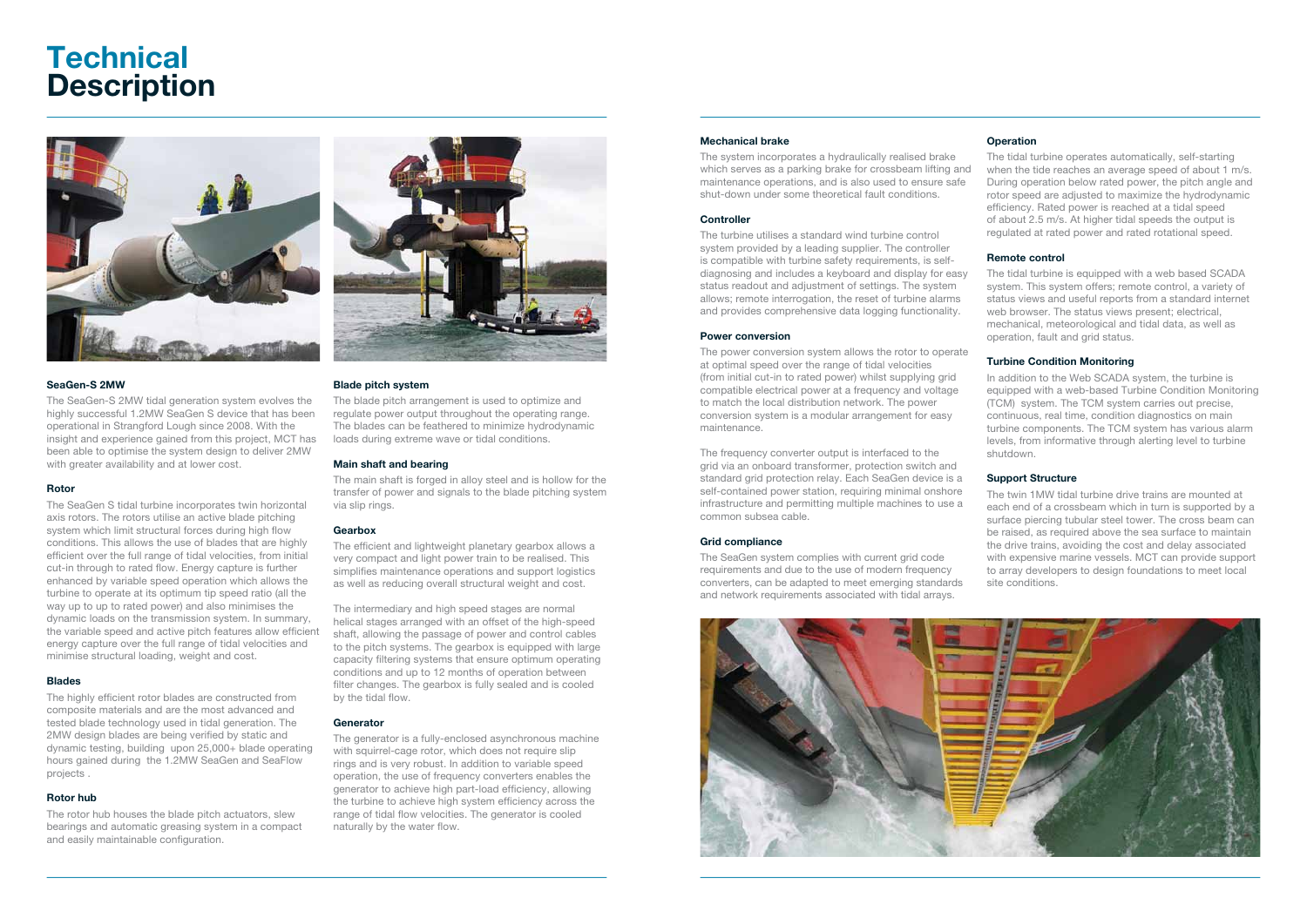# **Specifications**

| <b>Rotor</b>                                              |                                                                                       |
|-----------------------------------------------------------|---------------------------------------------------------------------------------------|
| Diameter<br>Swept area<br>Rotor speed<br>Power regulation | 20 m<br>628 $m^2$ for 2 rotors<br>$4 - 11.5$ rpm<br>Active blade pitch regulation     |
| <b>Transmission System</b>                                |                                                                                       |
| Gearbox type<br>Gearbox cooling                           | Planetary<br>Direct to passing sea water                                              |
| Mechanical brake                                          |                                                                                       |
| Type                                                      | Hydraulically released                                                                |
| Generator                                                 |                                                                                       |
| Type<br>Nominal power                                     | Asynchronous<br>rated to provide 1,000kW into grid<br>export cable                    |
| Voltage                                                   | 690 V                                                                                 |
| Cooling system                                            | direct to passing sea water                                                           |
| <b>Monitoring system</b>                                  |                                                                                       |
| <b>SCADA</b> system<br>Remote control                     | Web based<br>Full turbine control                                                     |
| <b>Tower</b>                                              |                                                                                       |
| Type<br>Hub height                                        | Cylindrical tubular steel<br>Tailored for water depth/navigation<br>constraint issues |
| <b>Operational data</b>                                   |                                                                                       |
| Cut-in tidal speed<br>Rated power at                      | $1 \text{ m/s}$<br>$2.5 \text{ m/s}$                                                  |
| <b>Weights</b>                                            |                                                                                       |
| Drive trains<br>Tower                                     | 60 tons<br>Site-specific                                                              |

# Power Curve for SeaGen -S 2MW



Crossbeam can be raised for access to the power trains

 $\overline{\mathbf{O}}$